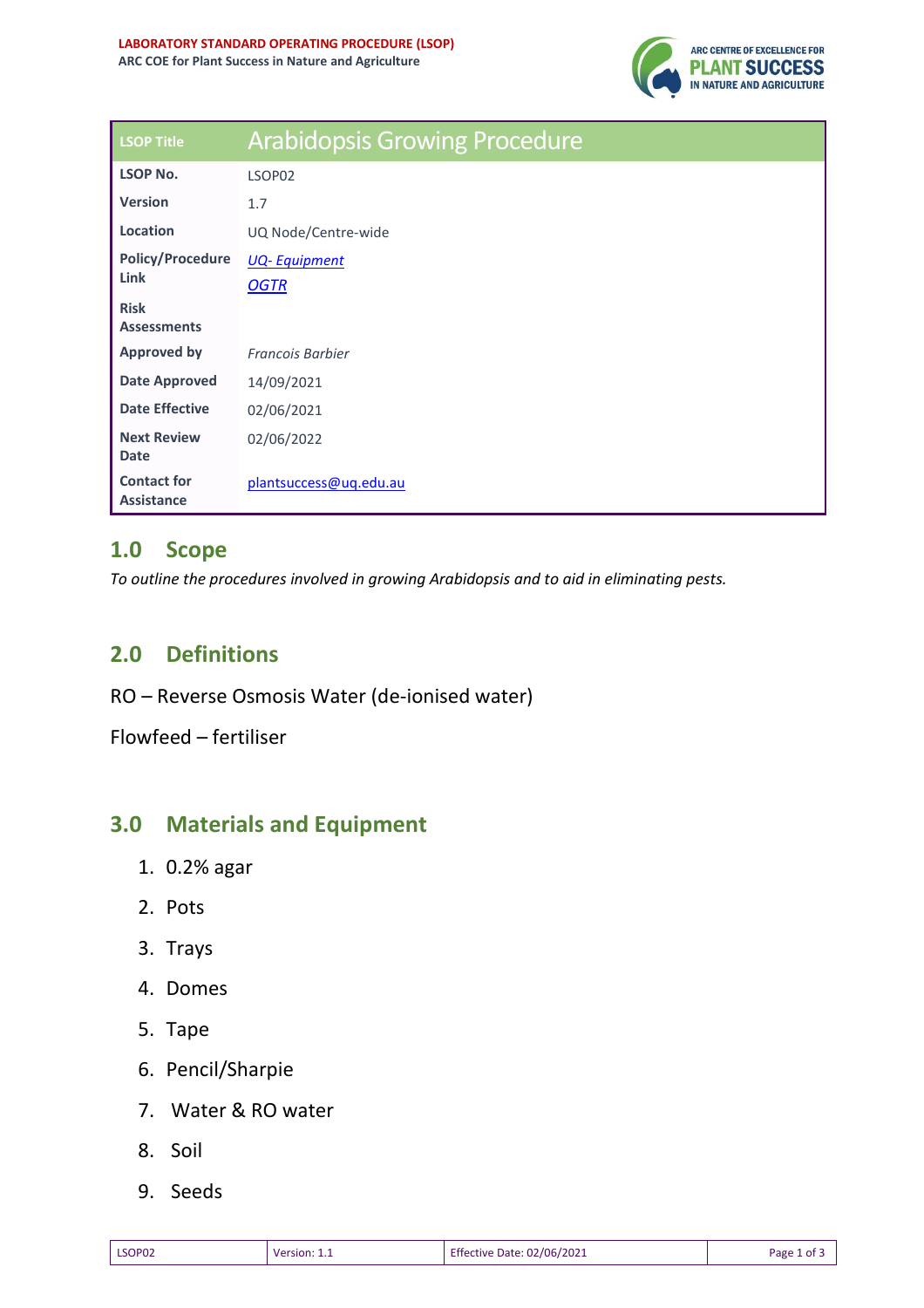

- 10. Flowfeed
- 11. Bleach
- 12. Detergent
- 13. Washing up gloves

# **4.0 Prescribed Actions**

- 1. Add 2 ml of water or 0.2% agar to seeds and stratify for 2-4 nights at  $4^{\circ}$ C (optional)
- 2. Make sure that the pots or trays are labelled with name, date, GMO stamp and contact details
- 3. Put soil in rectangle pots (1 bag of soil  $\sim$  80-100 pots)
- 4. Spray water on to the surface of the soil
- 5. Pour 600 ml water into tray for initial irrigation
- 6. Drop or tap seeds onto soil, spray with water again and place in growth cabinet. If you followed the option in 1. Use a pipette with a cut tip to sow your seeds.
- 7. Use a plastic dome with vents closed during germination
- 8. Remove dome after germination (~10 days after sowing) and water when soil starts to dry (~700 ml per tray)
- 9. Occasionally supplement your watering with Flowfeed at the rate of  $\sim$ 5 g/L RO water (approximately once a week)

Clean up:

1. Dump used pot/soil into yellow bin (do not load bins past 20 kg and empty them when full)



- 2. Soak dirty trays and discarded seeds in 0.5% bleach (40 ml/L of 12.5% bleach) for at least 20 min to kill seeds or leave overnight. Do not wash live seeds down the sink!
- 3. Clean the trays with detergent, rinse with water and stand to dry (don't use bleach on domes as they discolour)